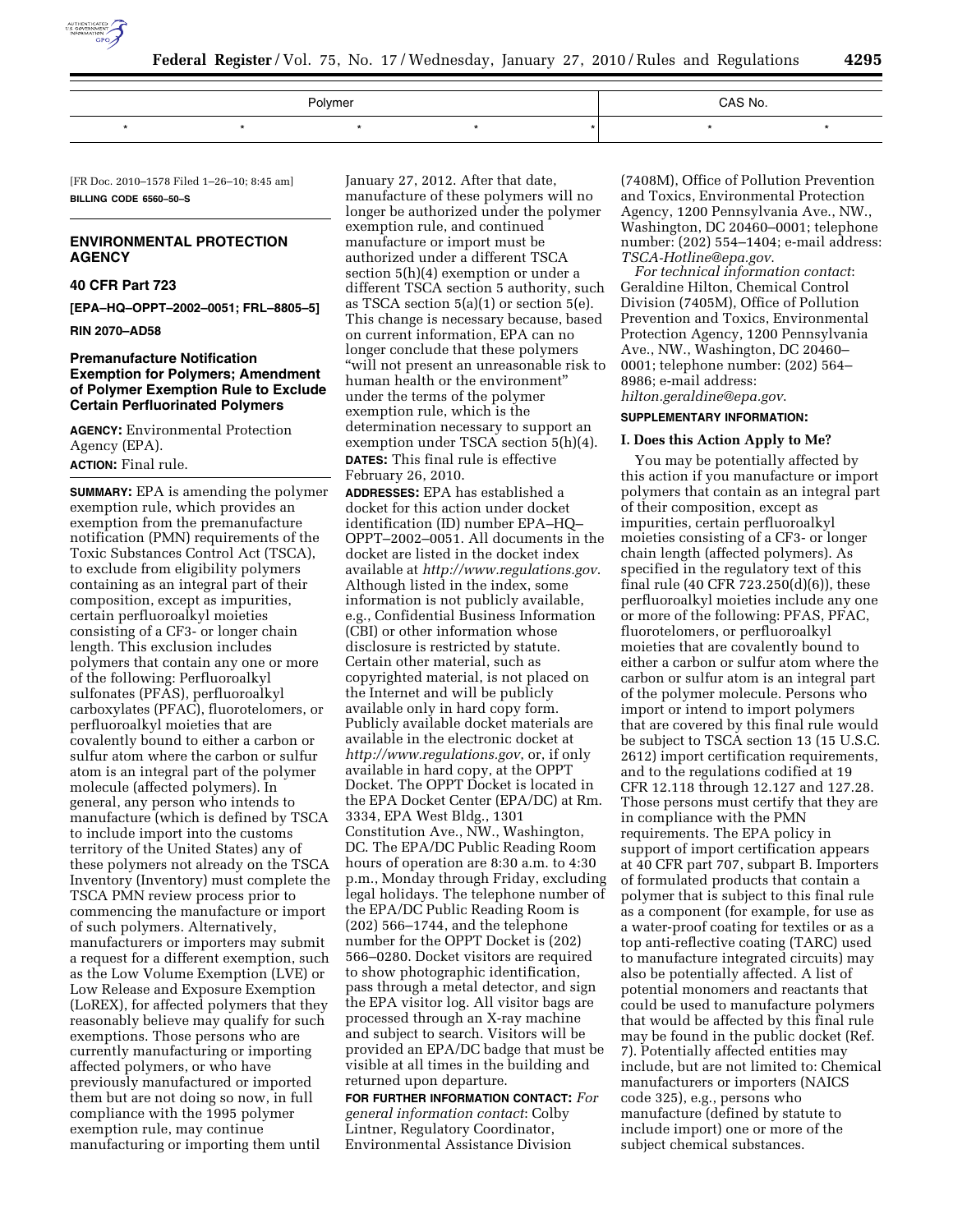This listing is not intended to be exhaustive, but rather provides a guide for readers regarding entities likely to be affected by this action. Other types of entities not listed in this unit could also be affected. The North American Industrial Classification System (NAICS) codes have been provided to assist you and others in determining whether this action might apply to certain entities. To determine whether you or your business may be affected by this action, you should carefully examine the applicability provisions in 40 CFR 723.250. If you have any questions regarding the applicability of this action to a particular entity, consult the technical person listed under **FOR FURTHER INFORMATION CONTACT**.

### **II. Background**

# *A. What Action is the Agency Taking?*

In the **Federal Register** issue of March 7, 2006 (Ref. 26), the Agency proposed to exclude from the polymer exemption rule (40 CFR 723.250), which exempts certain chemical substances from TSCA section 5 PMN requirements, polymers containing as an integral part of their composition, except as impurities, certain perfluoroalkyl moieties consisting of a CF3- or longer chain length. The proposed exclusion included polymers that contain any one or more of the following: PFAS, PFAC, fluorotelomers, or perfluoroalkyl moieties that are covalently bound to either a carbon or sulfur atom where the carbon or sulfur atom is an integral part of the polymer molecule. EPA is finalizing the rule as proposed, with two changes related to the implementation of the final rule. The first applies to the effective date of the final rule, which will be 30 days after date of publication in the **Federal Register** instead of 12 months, as was proposed. The second will allow persons who are currently manufacturing or importing affected polymers, or who have previously manufactured or imported them but are not doing so now, in full compliance with the 1995 polymer exemption rule, 24 months to complete the TSCA section 5 review process instead of 12 months, as was proposed. EPA is also clarifying that manufacturers and importers of affected polymers may submit a request for a different TSCA section 5(h)(4) exemption, such as a LVE or LoREX request, in lieu of a PMN, if they reasonably believe that the subject polymers may qualify for those exemptions. See Unit III.E. for additional information on implementation of the final rule.

Non-confidential information related to this final rule may be found in

administrative record number (AR) AR– 226, which is the public administrative record that the Agency has established for perfluorinated chemical substances generally. Interested parties should consult AR–226 for additional information on PFAS, PFAC, fluorotelomers, or other perfluoroalkyl moieties. To receive an index of AR– 226, contact the EPA/DC by telephone: (202) 566–1744 or e-mail: *docketcustomerservice@epa.gov*.

Additional information may be found in docket ID number EPA–HQ–OPPT– 2003–0012 which covers the Agency's enforceable consent agreement (ECA) process for certain of these chemical substances. See **ADDRESSES** for instructions on accessing a public docket.

# *B. What is the Agency's Authority for Taking this Action?*

Section 5(a)(1)(A) of TSCA requires persons to notify EPA at least 90 days before they manufacture or import a new chemical substance for commercial purposes. Section 3(9) of TSCA defines a ''new chemical substance'' as any chemical substance that is not on the Inventory compiled by EPA under TSCA section 8(b). Section 5(h)(4) of TSCA authorizes EPA, upon application and by rule, to exempt the manufacturer or importer of any new chemical substance from part or all of the provisions of TSCA section 5 if the Agency determines that the manufacture, processing, distribution in commerce, use, or disposal of such chemical substance, or any combination of such activities will not present an unreasonable risk of injury to human health or the environment. Section 5(h)(4) of TSCA also authorizes EPA to amend or repeal such rules. EPA has acted under these authorities to amend the polymer exemption rule at 40 CFR 723.250.

# *C. Why is the Agency Taking this Action?*

1. *Polymers containing PFAS or PFAC*. EPA is amending the polymer exemption rule, last amended in 1995, to exclude polymers containing PFAS or PFAC, because the Agency has received information which suggests that polymers containing PFAS or PFAC may degrade and release fluorochemical residual compounds into the environment. Once released, PFAS or PFAC are expected to persist in the environment, may bioaccumulate, and may be highly toxic. Accordingly, EPA can no longer make the determination that the manufacturing, processing, distribution in commerce, use, or disposal of polymers containing PFAS

or PFAC ''will not present an unreasonable risk to human health or the environment'' under the terms of the polymer exemption rule, as required under TSCA section 5(h)(4).

2. *Polymers containing fluorotelomers or other perfluoroalkyl moieties*. EPA is also excluding polymers that contain fluorotelomers, or that contain perfluoroalkyl moieties consisting of a CF3- or longer chain length that are covalently bound to either a carbon or sulfur atom where the carbon or sulfur atom is an integral part of the polymer molecule. Initial studies have demonstrated toxic effects of certain compounds containing fluorotelomers (derived from the 8–2 alcohol, Chemical Abstracts Service Registry Number (CAS No.) 678–39–7). Preliminary investigations have found that fluorotelomer alcohols were present in the air above several cities, indicating that these chemical substances may be widely distributed and that air may be a route of exposure. Based on the available data, EPA expects that polymers containing fluorotelomers or perfluoroalkyl moieties that are covalently bound to either a carbon or sulfur atom where the carbon or sulfur atom is an integral part of the polymer molecule may degrade in the environment thereby releasing fluorotelomer alcohols or other perfluoroalkyl–containing chemical substances. It is possible that, once released, such moieties may potentially degrade to form PFAS or PFAC. Accordingly, EPA can no longer conclude that polymers containing fluorotelomers and these other perfluoroalkyl moieties ''will not present an unreasonable risk of injury to health or the environment'' under the terms of the polymer exemption rule, as required for an exemption under TSCA section 5(h)(4). Therefore, EPA is excluding such polymers from the polymer exemption at 40 CFR 723.250.

### **III. Final Rule**

# *A. History Subsequent to the 1995 Amendment to the Polymer Exemption Rule*

The 1995 amendments to the polymer exemption rule published in the **Federal Register** issue of March 29, 1995 (Ref. 28) expanded the polymer exemption to include polymers made from reactants that contain certain halogen atoms, including fluorine. The best available information in 1995 indicated that most halogen containing compounds, including unreactive polymers containing PFAS and PFAC chemical substances, were chemically and environmentally stable and would not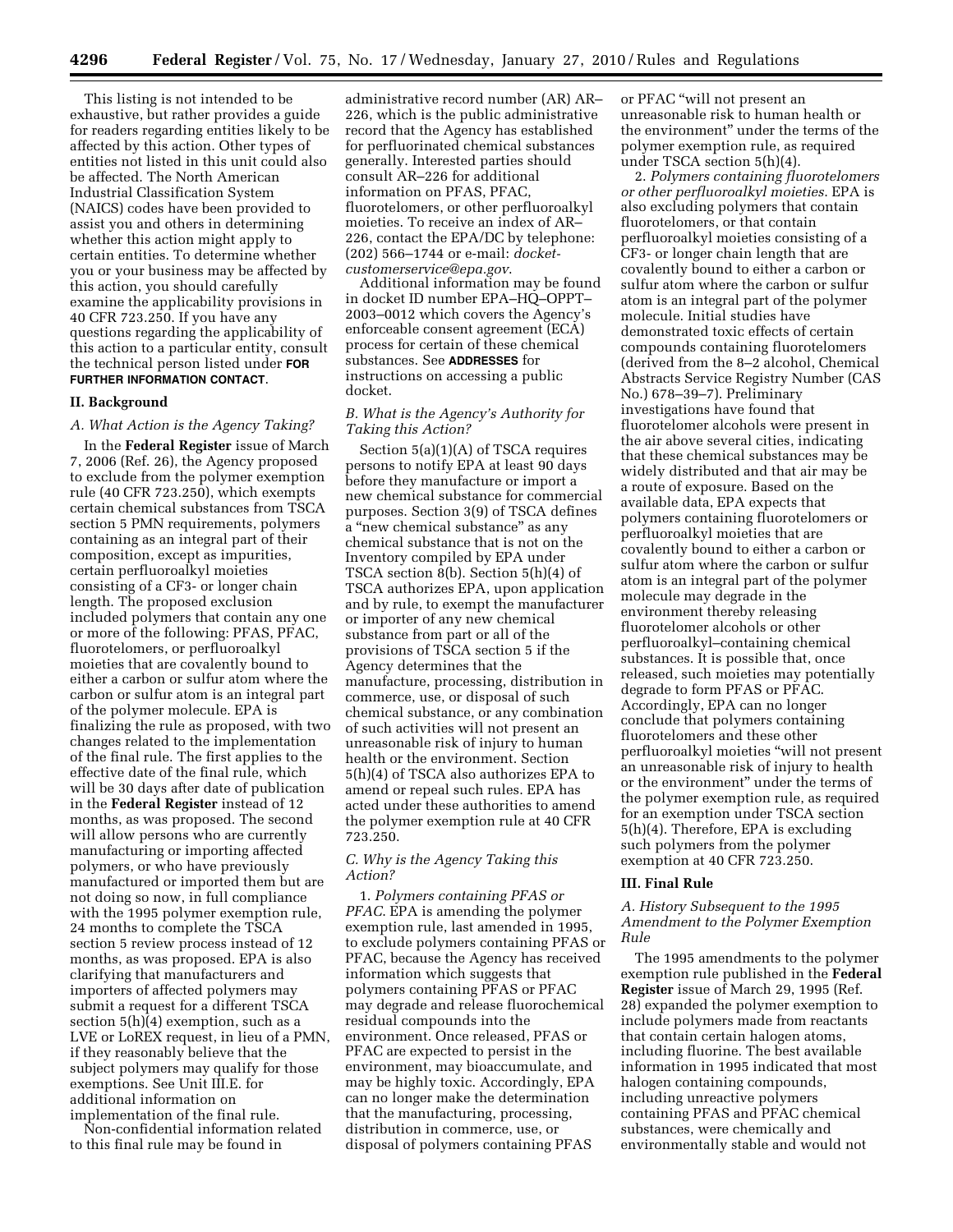present an unreasonable risk to human health and the environment. In 1999, however, the 3M Company (3M) provided the Agency with preliminary reports that indicated widespread distribution of perfluorooctane sulfonate (PFOS) in humans, the environment and wildlife (Refs. 8–10). In addition, on May 16, 2000, 3M announced that it would phase out perfluorooctanyl chemistry in light of the persistence of certain fluorochemicals and their detection at extremely low levels in the blood of the general population and wildlife. 3M indicated that production of these chemical substances would be substantially discontinued by the end of 2000 (Ref. 11). Based on this information from 3M, EPA began to investigate potential risks from PFOS and other perfluorinated chemical substances, as well as polymers containing these chemical substances. It is possible that polymers containing PFAS or PFAC chemical substances may degrade, releasing these chemical substances into the environment where they are expected to persist. The number of carbon atoms on the PFAS or PFAC molecule, whether as a single compound, or as a component of a polymer, may influence bioaccumulation potential and toxicity. Based on the available data, EPA expects that polymers containing fluorotelomers or perfluoroalkyl moieties that are covalently bound to

either a carbon or sulfur atom where the carbon or sulfur atom is an integral part of the polymer molecule may degrade, releasing these chemical substances into the environment where they may further degrade into PFAS or PFAC.

# *B. EPA's Responses to Comments Received on the Proposed Rule*

EPA specifically requested comments on the following issues in the proposed rule:

• Whether exemption is appropriate under the polymer exemption rule for polymers containing perfluoroalkyl moieties that are covalently bound to either a carbon or sulfur atom where the carbon or sulfur atom is an integral part of the polymer molecule and where the perfluoralkyl moiety consists of a CF3 or longer chain length.

• Alternatives for implementing the final rule that would achieve the purposes of TSCA section 5 without disrupting ongoing manufacture or import of currently exempt polymers.

The Agency received comments on these and other aspects of the proposed rule. Comments were submitted by the Society of the Plastics Industry, E.I. DuPont de Nemours and Company, 3M Company, the People's Republic of China, International Imaging Industry Association, Peach State Labs, Inc., Dainippon Ink & Chemicals, Inc., and Clariant Corporation. Summaries of significant comments and EPA's

responses to them are included in a separate document entitled "Response to Comments on the Polymer Exemption Rule Amendment'' (Ref. 2). This document is available in the public docket established for this final rule.

# *C. Defining Polymers that are Subject to this Final Rule*

1. *Polymers containing PFAS or PFAC*. This final rule applies to a large group of polymers containing one or more fully fluorinated alkyl sulfonate or carboxylate groups. None of these polymers occur naturally. Such polymers are considered ''new chemical substances'' under TSCA if they have not been included in the Inventory compiled and published under TSCA section 8(b) (15 U.S.C. 2607(b)). For a list of examples of the Ninth Collective Index of Chemical Abstracts of chemical names and CAS numbers of chemical substances used to make polymers that are subject to this final rule, see Ref. 7. EPA has concerns for the perfluorinated carbon atoms in the Rf (Rf=Perfluoroalkyl CF3- or greater) substituent, in this unit, when that Rf unit is associated with the polymer through the carbonyl (PFAC) or sulfonyl (PFAS) group. How these materials are incorporated into the polymer is immaterial (they may be counter ions, terminal/end capping agents, or part of the polymer backbone).

PFAC O Õ Rf—C—Hetero atom (typically N or O)-Polymer

Rf=Perfluoroalkyl CF3- or greater

PFAS O Õ Rf—S—Hetero atom (typically N or O)-Polymer Õ O

This final rule specifically excludes from the polymer exemption at 40 CFR 723.250 polymers that contain any PFAS or PFAC group consisting of a CF3- or longer chain length. EPA has increasing concerns as the number of carbon atoms that are perfluorinated in any individual Rf substituent increases. PFOA (perfluorooctanoate) is a PFAC (see top structure) which has 7 carbon atoms in the Rf moiety (CAS nomenclature rules count the carbonyl carbon atom as the eighth carbon for

naming purposes, hence the octanoate terminology). PFOS is a PFAS (see bottom structure) which has 8 carbon atoms in the Rf moiety. Generally, the longer the chain of perfluorinated C atoms, the greater the persistence and retention time in the body; furthermore, the C8 chain length has been associated with adverse health effects in laboratory animals.

Most of the toxicity data currently available on PFAS and PFAC chemical substances pertain to the PFOS

potassium salt (PFOSK) and the PFOA ammonium salt (APFO). There is some evidence that PFAS/PFAC moieties with longer carbon chains may present greater concerns than PFAS/PFAC moieties with shorter-carbon chains (Refs. 3, 12–14). However, EPA has insufficient information at this time to determine a limit for which shorter chain lengths ''will not present an unreasonable risk to human health or the environment'' under the terms of the polymer exemption rule.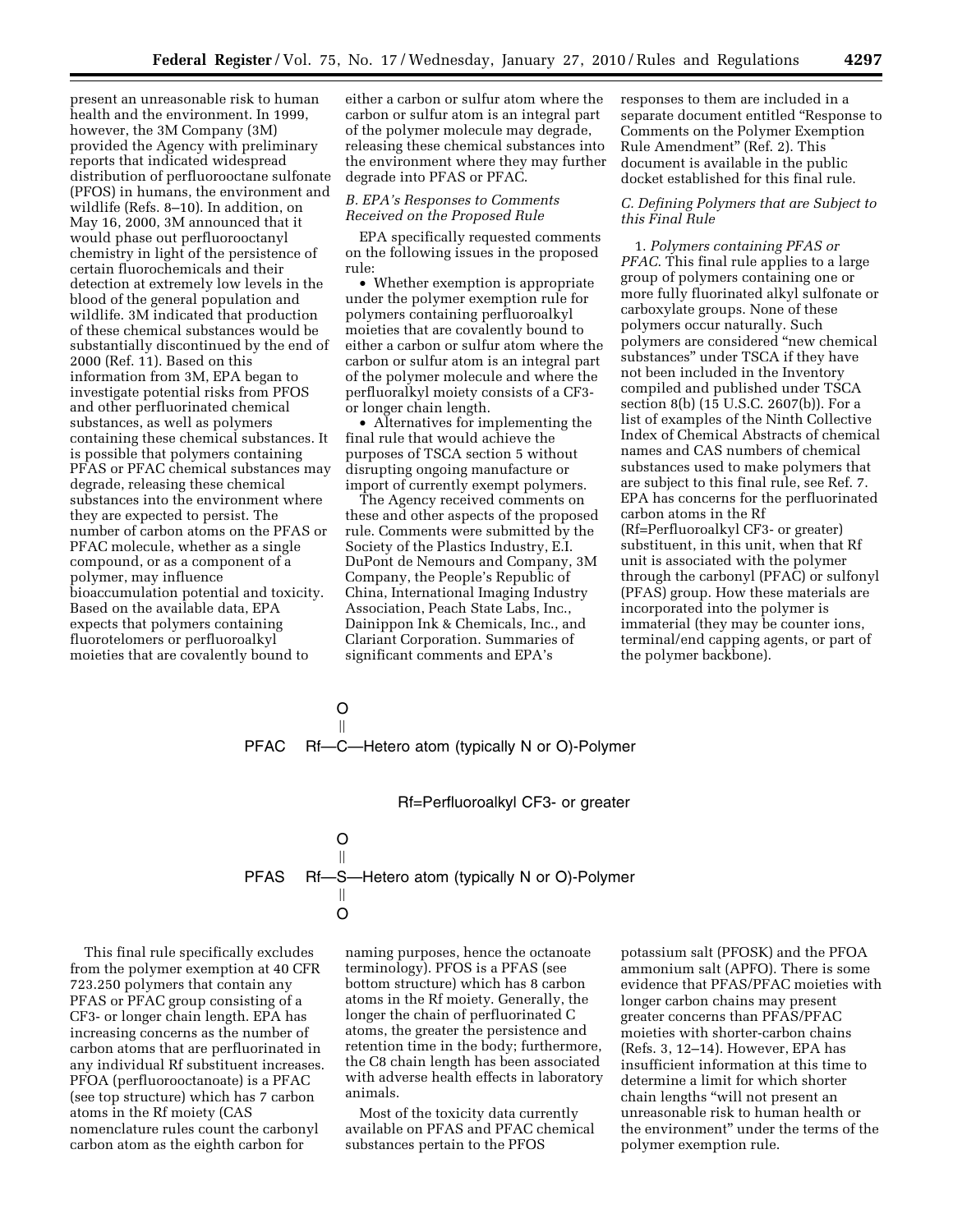2. *Polymers containing fluorotelomers or other perfluoroalkyl moieties*. EPA is also excluding from the polymer exemption at 40 CFR 723.250 polymers that contain fluorotelomers, or that contain perfluoroalkyl moieties of a CF3- or longer chain length that are covalently bound to either a carbon or sulfur atom where the carbon or sulfur atom is an integral part of the polymer molecule.

i. *Fluorotelomers*. One method that is commonly used to incorporate perfluorinated compounds into polymers is to use fluorotelomers, such as perfluoroalkyl ethanol or its derivatives. Telomerization is the reaction of a telogen with a polymerizable ethylenic compound to form low molecular weight polymeric compounds, commonly referred to as a telomer. For example, the reaction of pentafluoroethyl iodide (a telogen) with tetrafluoroethylene forms a fluorotelomer iodide intermediate which is then reacted with ethylene and converted into perfluoroalkyl ethanol. This chemical substance can be further reacted to form a variety of useful intermediates which may subsequently be incorporated into the polymer (Ref. 15). The fluorochemical group formed by the telomerization process is predominantly straight chain, and depending on the telogen used produces a product having an even number of carbon atoms. However, the chain length of the fluorotelomer varies widely. A representative structure for these compounds is:

 $F-(CF_2-CF_2)x$ -Anything (often  $CH_2$ -CH<sub>2</sub>–O–Polymer)  $x \ge 1$ 

ii. *Other perfluoroalkyl moieties*. Perfluoroalkyl moieties that are covalently bound to either a carbon or sulfur atom where the carbon or sulfur atom is an integral part of the polymer molecule can be attached to the polymers using conventional chemical reactions. A representative structure for these compounds is:

F–( $CF_2$ )x–(C,S)–Polymer  $x \ge 1$ 

*D. Concerns with Respect to Polymers Containing PFAS, PFAC, Fluorotelomers, or Other Perfluoroalkyl Moieties* 

1. *Polymers containing PFAS or PFAC*. EPA has received and reviewed data on the PFAS and PFAC chemical substances PFOS and PFOA, respectively, and on other perfluoroalkyl acids. PFAS and PFAC are used in a variety of polymeric chemical substances to impart oil and water resistance, stain and soil protection, and reduced flammability. The same features that make the

polymeric coatings containing PFAS or PFAC useful, allow the polymeric compound to be stable to the natural environmental conditions that produce degradation. However, it has been demonstrated in certain circumstances that PFAS and PFAC–containing compounds will undergo degradation (chemical, microbial, or photolytic) of the non–fluorinated portion of the molecule leaving the remaining perfluorinated acid untouched (Ref. 22). Further degradation of the perfluoroalkyl residual compounds is extremely difficult. In particular, EPA has evidence that polymers containing PFAS or PFAC may degrade, possibly by incomplete incineration, and that these perfluorinated chemical substances may be released into the environment (Ref. 16). Under routine conditions of municipal waste incinerators (MWIs), incinerated chemical substances are exposed to 1,000°C temperature for long retention times. Those conditions are sufficient to cleave the normally stable C–F bonds. However, when MWIs do not maintain sufficiently high temperatures or sufficiently long retention times to cleave the stable C– F bond, it is possible that the PFAS and PFAC produced by oxidative thermal decomposition of the polymers will remain intact and can be released into the environment (Ref. 16).

PFOS and PFOA have been found in the blood of workers exposed to the chemical substances and in the general populations of the United States and other countries (Refs. 3, 17, and 18). They have also been found in many terrestrial and aquatic animal species worldwide (Refs. 3, 17, and 18). As discussed in this unit, PFAS and PFAC chemical substances used in the production of polymers may be released into the environment by degradation. It is possible, therefore, that the widespread presence of PFOS and PFOA in the environment may be due, in part, to the degradation of such polymers and the subsequent release of the PFAS and PFAC components into the environment. However, the method of degradation and global distribution is uncertain. The widespread distribution of the chemical substances also suggests, and biomonitoring studies confirm, that human exposure to PFOS and PFOA may be widespread. In particular, in a 2007 National Health and Nutrition Examination Survey (NHANES) report, PFOS, PFOA, perfluorohexane sulfonic acid (PFHxS) and perfluorononanoic acid (PFNA) were detected in > 98% of the serum samples from a representative sample of the general U.S. population  $\geq 12$  years

of age (Ref. 21 and see also the Response to Comments Document (Ref. 2)).

PFOS and PFOA have shown liver, developmental, and reproductive toxicity in animal studies (Ref. 3). Animal test data indicate that PFOS and PFOA may cause cancer (Ref. 3). An occupational study reported an excess of bladder cancer in a small number of workers at a plant that manufactured perfluorinated chemical substances; however, follow up studies have not confirmed an increase in bladder cancer incidence in workers (Ref. 3). EPA included a comprehensive discussion of use and production volume data, exposure data, and environmental fate and health effects data for PFOS and PFOA and other PFAS and PFAC chemical substances in the proposed rule (Ref. 26, pp. 11489–11497). That comprehensive discussion is incorporated here as modified by EPA's responses to public comments received by the Agency on aspects of that discussion (Ref. 2). Although the Agency has far more data on PFOS and PFOA than on other PFAS and PFAC chemical substances, EPA expects that, based on available data, other PFAS and PFAC chemical substances of CF3- or longer chain length may share similar toxicity, persistence, and bioaccumulation characteristics that need to be evaluated.

Some commenters objected to EPA's statement in the proposed rule that it believes other PFAS and PFAC chemical substances of CF3- or longer chain length may share similar toxicity, persistence, and bioaccumulation characteristics that need to be evaluated and what they asserted were other "generalized" statements in the proposed rule, noting that each PFAS and PFAC chemical substance should be examined on its own merits with respect to toxicity, bioaccumulation, and persistence. EPA agrees that individual PFAS and PFAC chemical substances, like the polymers that contain them, should be evaluated based on their own merits. That is precisely why it has excluded affected polymers from the polymer exemption rule. This action will allow EPA to evaluate affected polymers individually, based on their own merits, through the PMN process or under other appropriate exemption criteria. EPA also emphasizes that it has not stated in the preambles to the proposed rule or this final rule that other PFAS or PFAC chemical substances categorically share similar toxicity, bioaccumulation, and persistence characteristics with PFOS and PFOA. EPA has only stated that it believes that they may, or are expected to, share similar characteristics, based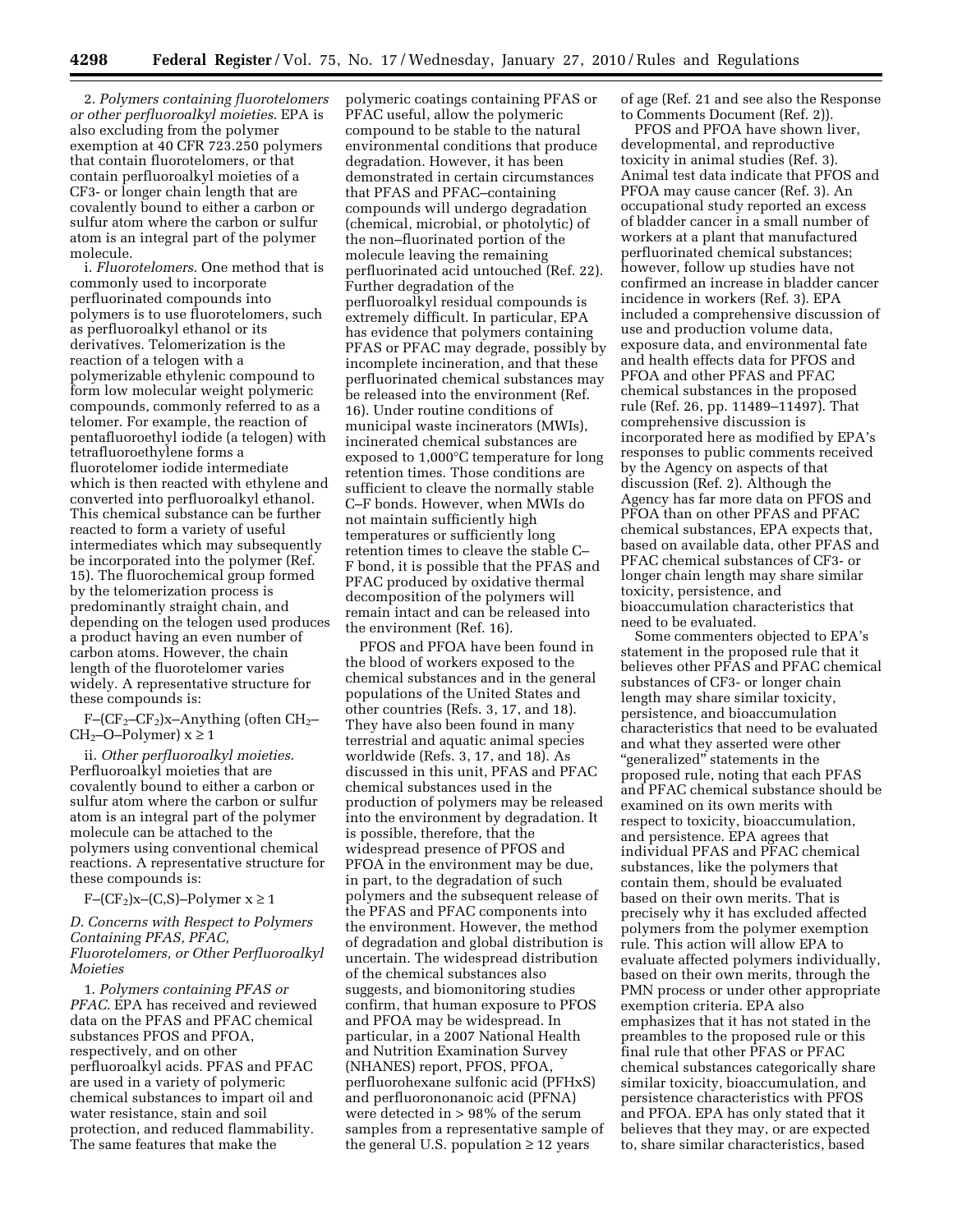on available information and its professional judgment and experience.

Consideration of available information on specific chemical substances in light of EPA's professional judgment and expertise, in order to draw reasonable conclusions about the potential risks of similar chemical substances, has long been an integral component of EPA's implementation of the polymer exemption rule. This has been the case whether EPA is expanding the scope of the exemption (see, for example, Ref. 27, pp. 7679, 7682–7683, in which EPA explained the basis for expanding the scope of the exemption to include polymers that contain halogen groups, based on analysis of health and ecotoxicity data for specific polymers that previously had been evaluated under the PMN program) or narrowing it (see, for example, Ref. 28, pp. 16316, 16319–16320, in which EPA excluded a category of water–absorbing polymers from the exemption, based on a single toxicity study submitted under TSCA section 8(e)).

In this instance, EPA stated in the proposed rule that, based on currently available information, EPA believed that, while all PFAS and PFAC chemical substances are expected to persist, the length of the perfluorinated chain may have an effect on the other areas of concern for these chemical substances, such as bioaccumulation and toxicity. EPA also stated that there was evidence that PFAS/PFAC moieties with longer carbon chains may present greater concerns for bioaccumulation potential and toxicity than PFAS/PFAC moieties with shorter-carbon chains. However, carbon chain length may only be one factor in determining retention time. As discussed in the Response to Comments document (Ref. 2), data received since the proposed rule was published generally supports these statements.

The Agency continues to investigate the physicochemical properties, the environmental fate and distribution, and the toxicity of PFAS and PFAC chemical substances, including polymers already in production. A recent journal article provides an overview of the monitoring data available for the environment, wildlife, and humans, as well as recent advances in the toxicology and mode of action for this class of compounds (Ref. 3). These data help the Agency to evaluate these polymers to ascertain any potential risks on a case–by–case basis. However, available data are still insufficient to determine the carbon number below which PFAS and PFAC chemical substances ''will not present an unreasonable risk." At this time, therefore, EPA can no longer conclude that polymers containing PFAS or PFAC

will not present an unreasonable risk to human health or the environment under the terms of the polymer exemption rule. Therefore, this final rule excludes polymers containing PFAS or PFAC from eligibility for exemption from TSCA section 5(a)(1)(A) reporting requirements for new chemical substances under the polymer exemption rule.

2. *Polymers containing fluorotelomers or other perfluoroalkyl moieties*. EPA has received data on various perfluorinated chemical substances that indicate that the Agency should evaluate polymers that contain these perfluoroalkyl moieties through the PMN process. As discussed in the proposed rule (Ref. 26, p. 11497), there is a growing body of data demonstrating that fluorotelomer alcohols metabolize or degrade to generate PFOA. For example, the fluorotelomer alcohol [CA Index Name:

3,3,4,4,5,5,6,6,7,7,8,8,9,9,10,10,10– Heptadecafluorodecan–1–ol; CAS No. 678–39–7], also known as 8–2 alcohol, has been shown to degrade to form PFOA when exposed to activated sludge during accelerated biodegradation studies (Refs. 3, 19, and 20).

Initial test data from a study in rats dosed with fluorotelomer alcohol and other preliminary animal studies on various telomeric products containing fluorocarbons structurally similar to PFAC or PFAS have demonstrated a variety of adverse effects including liver, kidney and thyroid effects (Refs. 3 and 5).

Preliminary investigations have demonstrated the presence of fluorotelomer alcohols in the air in six different cities (Ref. 6). This finding is significant because it is indicative of not only widespread fluorotelomer alcohol distribution, but also it further indicates that air may be a route of direct or indirect exposure to these chemical substances, which can be degraded or metabolized to form PFOA. Fluorotelomer alcohols are generally incorporated into the polymers via covalent ester linkages, and it is possible that degradation of the polymers may result in release of the fluorotelomer alcohols to the environment.

Based on the presence of fluorotelomer alcohols in the air, the growing data demonstrating that fluorotelomer alcohols metabolize or degrade to generate PFOA, the preliminary toxicity data on certain compounds containing fluorotelomers (such as the 8–2 alcohol), and the possibility that polymers containing fluorotelomers as an integral part of the polymer composition may degrade in

the environment thereby releasing fluorotelomer alcohols or other perfluoroalkyl-containing chemical substances, EPA can no longer conclude that polymers containing fluorotelomers as an integral part of the polymer composition ''will not present an unreasonable risk of injury to health or the environment'' under the terms of the polymer exemption rule as required for an exemption under TSCA section 5(h)(4).

Although EPA does not have specific data demonstrating that polymers containing perfluoroalkyl moieties other than PFAS, PFAC, or fluorotelomers present the same concerns as those containing PFAS, PFAC, or fluorotelomers, EPA is nevertheless excluding polymers containing perfluoroalkyl groups, consisting of a CF3- or longer chain length, that are covalently bound to either a carbon or sulfur atom where the carbon or sulfur atom is an integral part of the polymer molecule from the polymer exemption. Based on available data which indicate that compounds containing PFAS or PFAC may degrade in the environment thereby releasing the PFAS or PFAC moiety, and that fluorotelomers may degrade in the environment to form PFAC, it is possible that polymers containing these other types of perfluoroalkyl moieties may also degrade over time in the environment thereby releasing the perfluoroalkyl moiety. Based on available data, EPA expects that once released, such moieties may potentially degrade to form PFAS or PFAC. EPA therefore cannot continue to make the ''will not present an unreasonable risk of injury to health or the environment'' finding under the terms of the polymer exemption rule for such polymers.

#### *E. Implementation*

The proposed rule would have established an effective date for the final rule that was 1 year after the date of publication of the final rule. This would have allowed manufacturers or importers of affected polymers who were already manufacturing or importing such polymers in full compliance with the terms of the polymer exemption rule, to continue manufacture or import for a period of 1 year after the date of publication of the final rule. However, in order to continue manufacturing or importing affected polymers after the 1–year period, manufacturers or importers would have had to complete the PMN review process within the 1–year period before the final rule became effective.

As an alternative to the 1 year effective date, EPA also specifically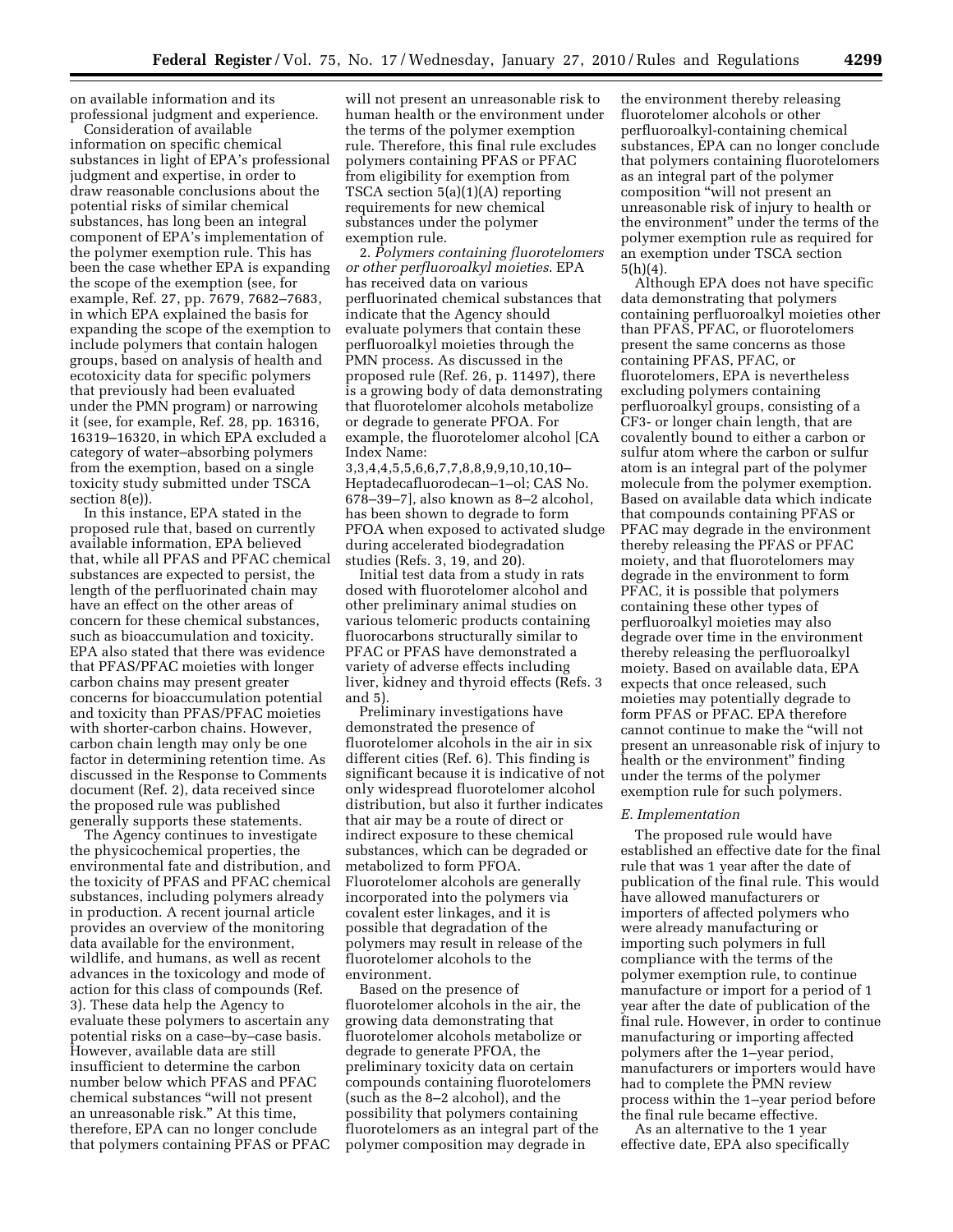sought comment on an implementation approach that would have established an effective date 30 days after publication of the final rule, but provide an extended compliance date for those who, prior to the effective date, had already initiated the manufacture or import of affected polymers (see Ref. 26, pp. 11484, 11488). Under the alternative approach, the TSCA section 5(a)(1)(A) requirement to submit a PMN for a new chemical substance would have been reestablished with respect to affected polymers beginning 30 days after publication of the final rule. However, those who were manufacturing or importing affected polymers in full compliance with the existing exemption would have had 1 year from the effective date to complete the PMN process. EPA specifically requested comment on these or other implementation approaches.

Commenters generally asserted that 1 year was not enough time to develop a PMN and to complete the PMN review process. Several commenters suggested as an alternative that EPA require submission of a PMN within a year or that it extend the 1–year "grace period" to 3 years. One commenter also requested clarification regarding whether a LVE request could be submitted in lieu of a PMN in order to comply with this final rule. Upon review of these comments and proposed alternatives, EPA agrees that 1 year would likely not provide sufficient time to complete the PMN review process for all affected polymers currently being manufactured or imported under the polymer exemption rule. The Agency has therefore changed the proposed approach, and is also clarifying that requests for different TSCA section 5(h)(4) exemptions, such as a LVE or LoREX request, may be submitted to comply with the final rule, if manufacturers or importers reasonably believe affected polymers may qualify for such exemptions.

The effective date of this final rule will be 30 days after its publication in the **Federal Register**, which is the minimum required by section 553(c) of the Administrative Procedure Act. Accordingly, the TSCA section 5(a)(1)(A) requirement to submit a PMN (or alternate exemption request, if appropriate) for a new chemical substance applies to all affected polymers beginning 30 days after publication of the final rule in the **Federal Register**. However, EPA is providing an extended compliance date for those who, prior to the effective date of the final rule, had already initiated the manufacture or import of affected polymers in full compliance with the

1995 polymer exemption rule. Specifically, this final rule allows manufacturers or importers of affected polymers, who are in full compliance with the terms of the 1995 polymer exemption rule, to continue manufacture or import of such polymers under the polymer exemption rule until January 27, 2012. If PMNs for these polymers have not been reviewed by the Agency and the polymers have not been listed on the TSCA Inventory or, in the case of exemption requests, EPA has not granted the exemption request by January 27, 2012, such manufacture or import must cease. With respect to PMN submissions, the company must submit a notice of commencement (NOC) within 30 days of commencing nonexempt manufacturing (see 40 CFR 720.102), so that the polymer can be placed on the TSCA Inventory where appropriate, after the review of the PMN submission. The NOC must be filed as a condition of continued manufacture or import. A company may at any time during the review process elect to withdraw its PMN or exemption request. If a manufacturer or importer elects to withdraw its PMN or exemption request, all manufacturing or importing activity must cease as of January 27, 2012.

EPA will strive to complete the review of the PMN (or alternate exemption request) submitted in response to this final rule promptly. For those PMNs for which EPA determines that action under TSCA section 5(e) may be necessary, the 90–day review period is generally suspended by the reviewer as the consent order is developed/ negotiated. In addition, at any time in the review period, EPA may determine that good cause exists to extend the PMN notice review period for a total period of extension not to exceed 90 days (see 40 CFR 720.75). However, for polymers currently being manufactured under the terms of the existing polymer exemption rule, the TSCA section 5 review process must be completed by January 27, 2012. Therefore, the Agency recommends that manufacturers currently manufacturing affected polymers under the polymer exemption rule submit their PMNs early in the 24 months following the publication of this final rule. In particular, manufacturers intending to submit an LVE or LoREX should do so as soon after the effective date as possible to ensure that they have adequate time to submit a PMN in case the Agency denies the LVE or LoREX. In addition to reviewing the applicable regulations pertaining to submission of PMNs and alternate TSCA section 5(h)(4) exemption requests,

manufacturers may consult with the OPPT New Chemicals Management Branch ((202) 564–9373) in the TSCA New Chemicals Program to determine what information will enable timely review.

EPA decided on this approach because the proposed rule would have inadvertently allowed polymers not already being manufactured under the polymer exemption rule to be manufactured or imported for a year without going through the PMN or other TSCA section 5 review process. As noted in the proposed rule, the delayed effective date was intended to provide current manufacturers or importers of affected polymers who are in full compliance with the terms of the existing polymer exemption rule additional time to come into compliance with the final rule, without disrupting their ability to manufacture or import those polymers. (Ref. 26, p. 11487). Those who are not currently manufacturing or importing affected polymers would not experience such disruptions. Accordingly, EPA believes it is reasonable to make the effective date of the final rule 30 days after publication in the **Federal Register**, but provide additional time to complete the TSCA section 5 review process for manufacturers or importers who began manufacturing or importing affected polymers in full compliance with the terms of the existing polymer exemption rule prior to the effective date of the final rule.

EPA has extended by 12 months the time that manufacturers and importers who are currently manufacturing or importing affected polymers would have had under the proposed rule to complete the TSCA section 5 review process. Under the proposed rule, such manufacturers would have had to submit a PMN to EPA within 6 months after publication of the final rule in order for EPA to have had the entire 180 day period authorized by TSCA section 5 to complete the PMN review. This time frame may have been too short in some circumstances. For example, one trade group indicated that notifications for imported affected polymers might take longer than normal to prepare because its members would need to coordinate with non-domestic suppliers to obtain information, which may be proprietary, on formulations that they import. Another commenter observed that manufacturers or importers may need to submit bona fide letters of intent prior to submitting a PMN to determine whether affected polymers that they manufacture or import are already listed on the Inventory.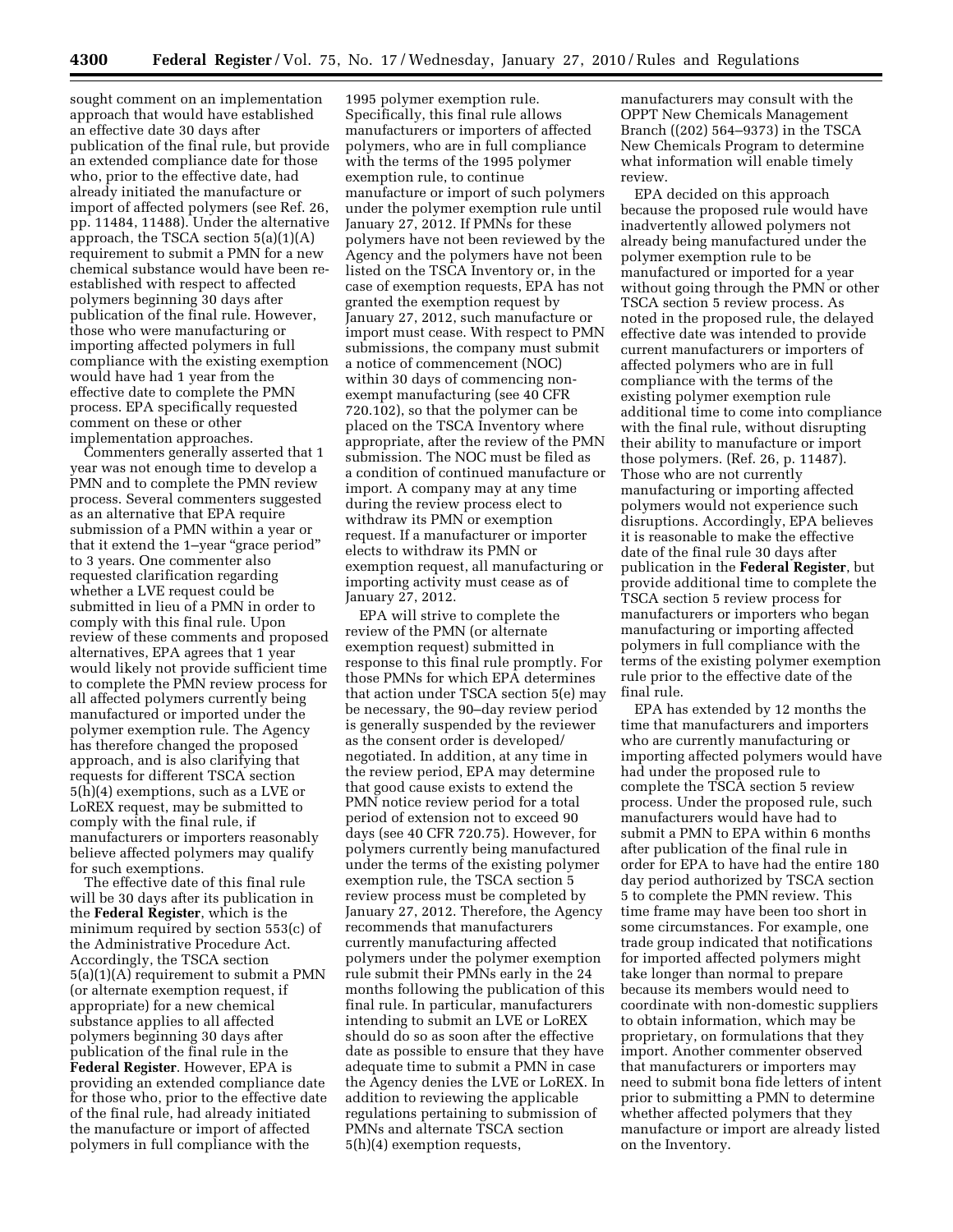Under this final rule, such manufacturers and importers will have up to 18 months to submit a PMN in order for EPA to have the entire 180 day review period (90 days plus opportunity for up to a 90–day extension under TSCA section 5(c)) to complete the review. This approach will allow such manufacturers and importers additional time to compile the information necessary to prepare and submit PMNs or exemption requests. However, EPA encourages manufacturers and importers to submit PMNs or alternate exemption requests as soon as possible after publication of the final rule. Doing so will provide EPA with more time to complete consent orders and, if necessary, establish testing requirements for those polymers for which EPA may have concerns of potential unreasonable risk to human health or the environment.

The proposed regulatory text in 40 CFR 723.250(d)(6)(i) has therefore been changed from ''Except ... may no longer be manufactured after January 27, 2011 unless that polymer has undergone a premanufacture review ..." to: "Any polymer that has been manufactured previously in full compliance with the requirements of this section prior to February 26, 2010 may no longer be manufactured under this section after January 27, 2012.''

Manufacturers or importers of affected polymers that are already on the Inventory compiled and published under TSCA section 8(b) (15 U.S.C. 2607(b)) are not impacted by this final rule. The PMN requirements in TSCA section 5(a) apply only to new chemical substances which are those that are not included on the Inventory of Chemical Substances.

# **IV. Objective and Rationale for this Final Rule**

The objective of this final rule is to amend the polymer exemption rule to exclude polymers containing as an integral part of the polymer composition, except as impurities, any one or more of certain perfluoroalkyl moieties consisting of a CF3- or longer chain length from eligibility for the exemption from TSCA section 5 reporting requirements allowed under the 1995 amendments to the polymer exemption rule. In TSCA section 5(a)(1)(A), Congress prohibited persons from manufacturing (including importing) new chemical substances unless such persons submitted a PMN to EPA at least 90 days before such manufacture. Pursuant to TSCA section 5(h)(4), EPA is authorized to exempt the manufacturer of any new chemical substance from all or part of the

requirements of TSCA section 5 if the Agency determines that the manufacture, processing, distribution in commerce, use, or disposal of the chemical substance, or any combination of such activities, will not present an unreasonable risk of injury to health or the environment. Section 5(h)(4) of TSCA also authorizes EPA to amend or repeal such rules.

The polymer exemption rule is intended to exempt certain polymers from certain TSCA section 5 requirements polymers because EPA believes those exempted polymers pose a low risk of injury to health or the environment. The exemption criteria are therefore designed to exempt polymers that are of low concern because of their stability, molecular size, and lack of reactivity, among other properties. EPA has excluded certain polymers from the exemption where:

• The Agency has insufficient data and review experience to support a finding that they will not present an unreasonable risk; or

• The Agency has found that under certain conditions, the polymers may present risks which require a closer examination of the conditions of manufacturing, processing, distribution, use, and disposal during a full 90–day PMN review (i.e., the Agency has information suggesting that the conditions for an exemption under TSCA section 5(h)(4) are not met).

This approach allows the Agency to maintain full regulatory oversight over potentially higher risk polymers while streamlining the review process for lowrisk polymers.

Based on the data currently available, for the reasons stated herein, EPA can no longer can make a generally applicable finding, without additional information, that the manufacture, processing, distribution in commerce, use, and/or disposal of affected polymers will not present an unreasonable risk of injury to health or the environment under the terms of the polymer exemption rule.

### **V. Economic Considerations**

EPA has evaluated the potential costs of eliminating the polymer exemption for the chemical substances described in this final rule. The results of this evaluation are contained in a document entitled ''Economic Analysis of the Amendment to the Polymer Exemption Rule to Exclude Certain Perfluorinated Polymers'' (Ref. 1). A copy of this economic analysis is available in the public docket for this action, and is briefly summarized here.

The industry costs for completing and submitting a PMN reporting form are

estimated to be \$8,269 per chemical substance. Because the final rule would eliminate the cost of complying with the recordkeeping and reporting requirements of the polymer exemption rule, the cost for completing and submitting a PMN as a result of this amendment is reduced by \$372, for a net cost of \$7,897 per chemical substance (Ref. 1).

Companies that currently manufacture an affected polymer under the exemption are estimated to incur a total net cost of \$7,897 per chemical substance. Companies that do not currently manufacture an affected polymer, but begin to manufacture such polymers in the future, may also incur potential net costs of \$14,522 associated with potential delays in commercialization of the new chemical substance. These companies are estimated to incur a total cost of \$22,419 per chemical substance as a result of this final rule (Ref. 1). These net costs do not include the following per chemical substance costs that would have been incurred had a manufacturer of an affected polymer been allowed to continue to submit an exemption notification under the polymer exemption rule (i.e., had this amendment to the polymer exemption rule not been finalized):

• \$372 for recordkeeping and reporting costs.

• \$9,572 commercialization delay cost.

The potential number of PMNs that may be submitted each year under the final rule was estimated using the 292 polymer reports received by EPA annually between 1996 and 2006 under the polymer exemption rule. EPA estimates this final rule could affect a maximum of 6% of the 292 polymers reported annually, and, therefore, estimates that a maximum of 18 PMNs may be submitted each year under the final rule. Using the same estimated number of 18 chemical substances per year for the 14 years (1996 through 2009) during which affected polymers were exempt from PMN requirements under the polymer exemption rule, 252 previously exempt chemical substances (18 chemical substances x 14 years) could be expected to have a PMN submitted under the final rule. EPA expects to receive the majority of PMNs for previously exempt chemical substances during the second year of the proposed rule. However, because EPA has no way of predicting accurately the actual timing of the submissions, EPA is averaging the 252 PMNs over the 2–year period and is assuming that 126 PMNs for previously exempt chemical substances will be submitted in each of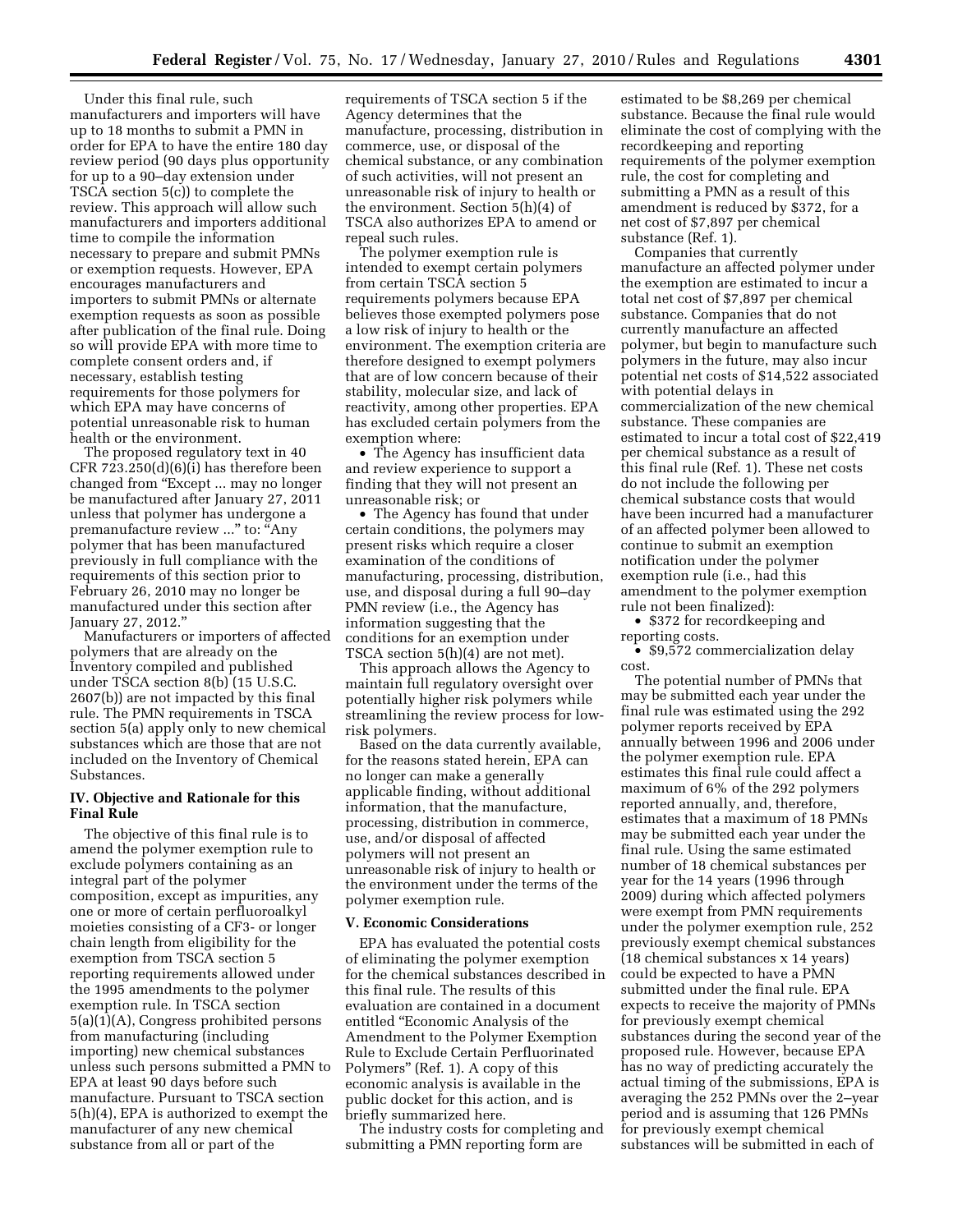the first 2 years after publication of the final rule.

In addition, EPA is expecting a maximum of 18 PMNs to be submitted to the Agency each year for new chemical substances. Therefore, the Agency estimates that a maximum of 144 PMNs (126 + 18) might be submitted during each of the first 2 years after the effective date of the final rule, and that a maximum of 18 PMNs might be submitted in each subsequent year.

Using the estimated per chemical substance costs and the estimated number of PMNs anticipated, EPA estimates the potential PMN submission costs to industry in each of the first 2 years of the final rule for manufacturers of 144 chemical substances (126 previously exempt new chemical substances and 18 new chemical substances) to be \$1,398,564, or \$1.4 million per year, including \$995,022 for previously exempt chemical substances (126 chemical substances x \$7,897 per chemical substance) + \$403,542 (18 new chemical substances x \$22,419). This will decrease to an estimated annual cost of \$403,542 in the third year and beyond for the maximum of 18 PMNs that EPA believes could be submitted annually by manufacturers and importers of new chemical substances that are no longer eligible for the exemption.

While the final rule clarifies that other TSCA section 5(h)(4) exemption requests may be submitted. EPA estimates that the cost of preparing an LVE or a LoREX is equal to the cost of preparing a PMN. However, LVEs and LoREXs are not subject to the \$2,500 user fee. Accordingly, if the Agency receives no LVE or LoREXs notices as a result of this clarification, then Agency estimated costs are not affected by this clarification. However, if the Agency does receive any LVE or LoREX notices, then estimated costs would be overstated because these notices would not be subject to the user fee. The Agency has never received a photographic film exemption request and does not expect to as a result of this final rule

In addition, as was the case prior to the promulgation of the polymer exemption rule in 1995, the Agency recognizes that the submission of a PMN may lead to other regulatory actions under TSCA, for example consent orders issued under TSCA section 5(e). Any such actions are highly dependent on the circumstances surrounding the individual PMN (e.g., available information and scientific understanding about the chemical substance and its risks at the time the

PMN is being reviewed). Such potential actions and any costs associated with them would not be a direct result of this final rule. Nevertheless, the economic analysis does contain a brief discussion of the Agency's previous and ongoing regulatory activities with respect to potentially affected polymers.

#### **VI. References**

As indicated under **ADDRESSES**, a docket has been established for this final rule under docket ID number EPA– HQ–OPPT–2002–0051. The following is a listing of the documents that are specifically referenced in this final rule. References from the proposed rule that have not been referenced in the final rule are relevant to EPA's decisions in this final rule and can also be found in this docket. The docket includes these documents and other information considered by EPA in developing this final rule, including documents that are referenced within the documents that are included in the docket, even if the referenced document is not physically located in the docket. For assistance in locating these other documents, please consult the technical person listed under **FOR FURTHER INFORMATION CONTACT**.

Reference documents identified with an ''AR'' designation are cross-indexed to non-regulatory, publicly accessible information files maintained in the EPA/DC. Copies of these documents can be obtained as described in **ADDRESSES**.

1. EPA. Economic Analysis of the Amendment to the Polymer Exemption Rule To Exclude Certain Perfluorinated Polymers. Wendy Hoffman (EPA/OPPT/ Economics, Exposure and Technology Division (EETD)). October 19, 2009.

2. EPA. Response to Comments on the Polymer Exemption Rule Amendment. July 14, 2009.

3. Lau, C.; Anitole, K.; Hodes, C.; Lai, D.; Pfahles-Hutchens, A.; Seed, J. Perfluoroalkyl Acids: A Review of Monitoring and Toxicological Findings. *Toxicological Sciences*. Vol. 99(2), pp. 366–394. 2007.

4. (AR–226–1440) Hagen, D.F.; Belisle, J.; Johnson, J.D.; Venkateswarlu, P. Characterization of fluorinated metabolites by a gas chromatographichelium microwave plasma detector—the biotransformation of 1H, 1H, 2H, 2Hperfluorodecanol perfluorooctanoate. *Analytical Biochemistry*. Vol. 118(2), pp. 336–343. 1981.

5. (AR–226–1147) DuPont presentation to the Agency at the meeting held on November 25, 2002.

6. (AR–226–1281) Scott Mabury, P.I. Interim Annual Report of Activities for TRP Grant to University of Toronto;

Project years: 1 September, 2001 to 1 September, 2002.

7. Memo from Dr. Gregory Fritz (EPA/ OPPT/EETD) to Mary Begley (EPA/ OPPT/Chemical Control Division (CCD)) re: Polymer Feedstocks Resulting in Excluded Polymers. April 18, 2002.

8. (AR–226–0620) Sulfonated Perfluorochemicals in the Environment: Sources, Dispersion, Fate, and Effects. 3M. St. Paul, MN. March 1, 2000.

9. (AR–226–0547) The Science of Organic Fluorochemistry. 3M. St. Paul, MN. February 5, 1999.

10. (AR–226–0548) Perfluorooctane Sulfonate: Current Summary of Human Sera, Health and Toxicology Data. 3M. St. Paul, MN. January 21, 1999.

11. (AR–226–0600) Weppner, William A. Phase-out Plan for PFOS-Based Products. 3M. St. Paul, MN. July 7, 2000.

12. Kudo, Naomi, et al. Comparison of the Elimination Between Perfluorinated Fatty Acids with Different Carbon Chain Lengths in Rats. *Chemico-Biological Interactions*. Vol. 134(2), pp. 203–216. 2001.

13. Goeke-Flora, Carol M. and Nicholas, V. Reo. Influence of Carbon Chain Length on the Hepatic Effects of Perfluorinated Fatty Acids, A 19F- and 31P-NMR Investigation. *Chemical Research in Toxicology*. Vol. 9(4), pp. 689–695. 1996.

14. (AR–226–1030a109) Fluorochemical Decomposition Processes. 3M. St. Paul, MN. April 4, 2001.

15. Bultman, David and Pike, Myron. The Use of Fluorochemical Surfactants in Floor Polish. 3M. St. Paul, MN.

16. (AR–226–0550) Fluorochemical Use, Distribution and Release Overview. 3M. St. Paul, MN. May 26, 1999.

17. (AR–226–1093) Seed, Jennifer. Hazard Assessment of Perfluorooctanoic Acid and Its Salts, Revised Draft (EPA/ OPPT/Risk Assessment Division (RAD)). Washington, DC. November 4, 2002.

18. (AR–226–1140) Organization for Economic Co-operation and Development (OECD), Hazard Assessment of Perfluorooctane sulfonate (PFOS) and its Salts. OECD Publication No. ENV/JM/ RD(2002)17/FINAL. November 21, 2002.

19. (AR–226–1149) Biodegradation screen studies for telomer type alcohols. 3M. November 6, 2002.

20. (AR–226–1262) DuPont Executive Summary—Biodegradation Screening Studies of 8–2 Telomer B Alcohol. March 20, 2003.

21. Calafat, A.; Wong, L.; Kuklenyik, Z.; Reidy, J.; Needham, L. Polyfluoroalky Chemicals in the U.S. Population: Data from the National Health and Nutrition Examination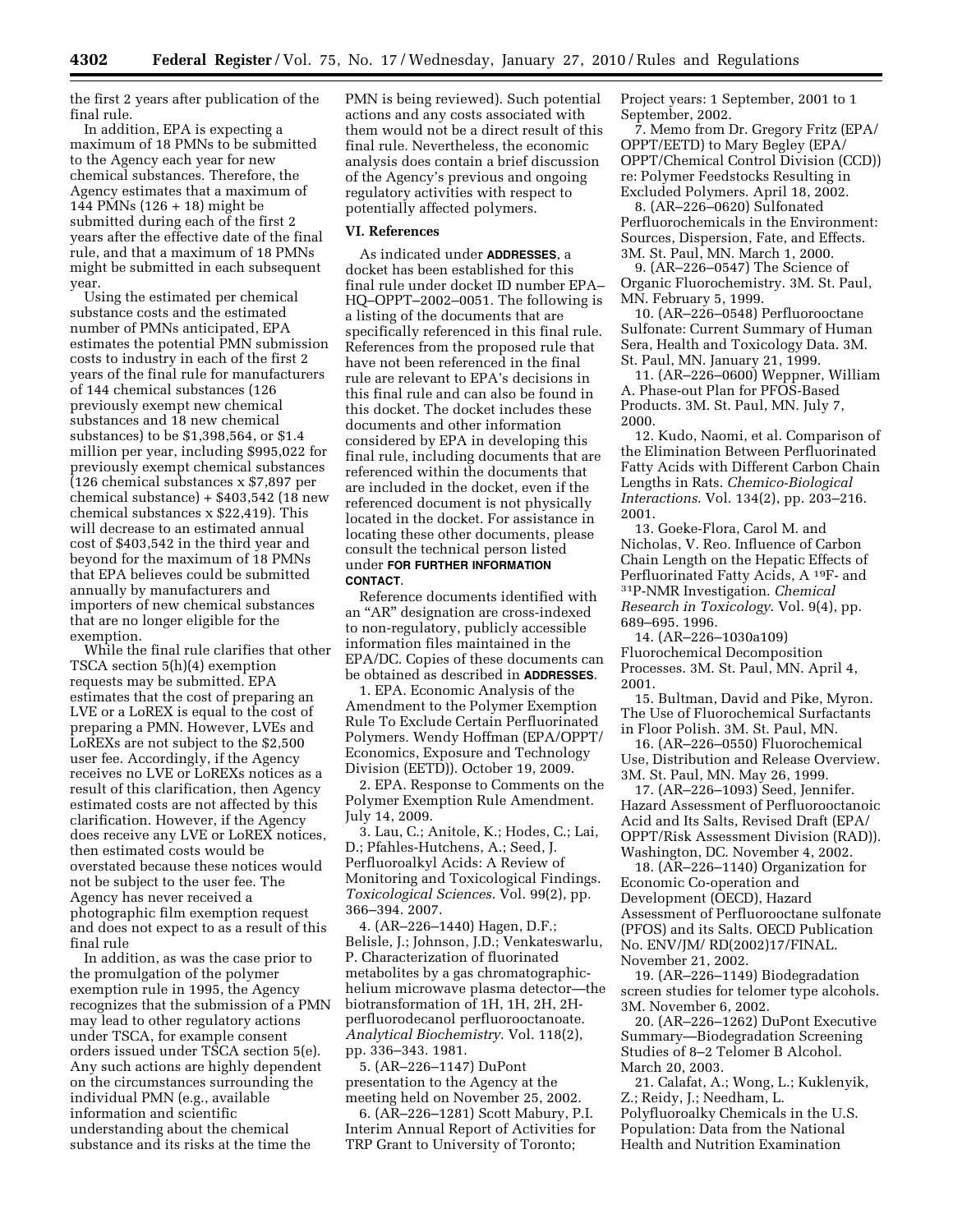Survey (NHANES) 2003–2004 and Comparisons with NHANES 1999–2000. *Environmental Health Perspectives*. Vol. 115(11), pp. 1596–1602. 2007.

22. Remde, A. and Debus, R. Biodegradability of Fluorinated Surfactants Under Aerobic and Anaerobic Conditions. *Chemosphere*. Vol. 32(8), pp. 1563–1574. 1996.

23. OECD, Screening Information Data Sets (SIDS). Ammonium Perfluorooctanate & Perfluorooctanoic Acid, SIDS Initial Assessment Report (SIAR). April 2006.

24. United Nations Environment Program/Persistent Organic Pollutants/ Persistent Organic Pollutants Review Committee (UNEP/POPS/POPRC). Draft risk profile: Perfluorooctane sulfonate (PFOS). July 2006.

25. Ellis, D.A.; Mabury, S.A.; Martin, J.W.; Muir, D.C.G. Thermolysis of fluoropolymers as a potential source of halogenated organic acids in the environment. *Nature*. Vol. 412, pp. 321– 324. 2001.

26. EPA. Premanufacture Notification Exemption for Polymers; Amendment of Polymer Exemption Rule to Exclude Certain Perfluorinated Polymers; Proposed Rule. **Federal Register** (71 FR 11483, March 7, 2006) (FRL–7735–5).

27. EPA. Premanufacture Notification Exemptions; Revisions of Exemptions for Polymers; Proposed Rule. **Federal Register** (58 FR 7679, February 8, 1993) (FRL–3890–1).

28. EPA. Premanufacture Notification Exemptions; Revisions of Exemptions for Polymers; Final Rule. **Federal Register** (60 FR 16316, March 29, 1995) (FRL–4929–8).

# **VII. Statutory and Executive Order Reviews**

# *A. Executive Order 12866*

This action is not a "significant regulatory action'' under section 3(f) of Executive Order 12866, entitled *Regulatory Planning and Review* (58 FR 51735, October 4, 1993), and was not therefore reviewed by the Office of Management and Budget (OMB) under Executive Order 12866.

EPA has prepared an economic analysis of the potential impacts associated with this action. A copy of this economic analysis, ''Economic Analysis of the Amendment to the Polymer Exemption Rule to Exclude Certain Perfluorinated Polymers'' (Ref. 1) is available in the public docket for this action and is briefly summarized in Unit V.

#### *B. Paperwork Reduction Act*

The information collection requirements related to the submission

of PMNs are already approved by OMB under the Paperwork Reduction Act (PRA), 44 U.S.C. 3501 *et seq*. That Information Collection Request (ICR) document has been assigned EPA ICR number 0574 and OMB control number 2070–0012. This final rule does not impose any new requirements that require additional OMB approval.

Under PRA, ''burden'' means the total time, effort, or financial resources expended by persons to generate, maintain, retain, or disclose or provide information to or for a Federal agency. This burden estimate includes the time needed to review instructions, search existing data sources, gather and maintain the data needed, and complete, review, and submit the required PMN, and maintain the required records.

Based on the estimated burden in the existing ICR, if an entity were to submit a PMN to the Agency, the annual reporting burden is estimated to average between 95 and 114 hours per response, with a midpoint respondent burden of 107 hours. This estimate was adjusted to account for the elimination of the existing burden related to the recordkeeping and reporting requirements in the polymer exemption rule, which is estimated to impose a burden on industry of 6 hours per chemical substance, i.e., 2 hours for reporting, and 4 hours for recordkeeping. The net paperwork burden for submitting a PMN as a result of this final amendment is therefore estimated to be 101 hours per PMN submission. The net cost to submit a PMN under the final rule is estimated to be \$5,397. In addition, PMN submissions must be accompanied by a user fee of \$2,500 (set at \$100 for small businesses with annuals sales of less than \$40 million). These net paperwork hours and associated costs do not include the per chemical substance 6 hour burden and \$372 associated cost that would have been incurred had a manufacturer of an affected polymer been allowed to continue to submit an exemption notification under the polymer exemption rule (i.e., had this amendment to the polymer exemption rule not been finalized).

The final rule clarifies that other TSCA section 5(h)(4) exemption requests may be submitted in lieu of PMNs. EPA estimates that the cost of preparing an LVE or a LoREX is equal to the cost of preparing a PMN. However, LVEs and LoREXs are not subject to the \$2,500 user fee. Accordingly, if the Agency receives no LVE or LoREXs notices as a result of this clarification, then Agency estimated costs are not affected by this

clarification. However, if the Agency does receive any LVE or LoREX notices, then estimated costs would be overstated because these notices would not be subject to the user fee. The Agency has never received a photographic film exemption request and does not expect to as a result of this final rule.

For the first 2 years after publication of the final rule, EPA estimates that the one-time burden for the companies that submit PMNs for chemical substances already in production will be a maximum of 12,726 hours (126 chemical substances x 101 hours per submission). Based on the high-end assumption of 18 PMNs for new chemical substances annually, the annual burden is estimated to be 1,818 hours (18 x 101 hours). Therefore, EPA estimates that the burden in each of the first two years for the 144 PMNs will be 14,544 hours. The burden is expected to decrease to 1,818 hours in the third year of the final rule and beyond.

An agency may not conduct or sponsor, and a person is not required to respond to an information collection request subject to PRA unless it displays a currently valid OMB control number. The OMB control numbers for EPA's regulations are listed in 40 CFR part 9 and included on any related collection instrument (e.g., on the form or survey).

## *C. Regulatory Flexibility Act*

Pursuant to section 605(b) of the Regulatory Flexibility Act (RFA) (5 U.S.C. 601 *et seq*.), the Agency hereby certifies that this action will not have a significant adverse economic impact on a substantial number of small entities. The Agency's basis is briefly summarized here and the analysis is detailed in the economic analysis (Ref. 1).

Small entities include small businesses, small organizations, and small governmental jurisdictions. For purposes of assessing the impacts of this final rule on small entities, small entity is defined as:

1. A small business as defined by the Small Business Administration's (SBA) regulations at 13 CFR 121.201 based on the applicable NAICS code for the business sector impacted.

2. A small governmental jurisdiction that is a government of a city, county, town, school district or special district with a population of less than 50,000.

3. A small organization that is any not-for-profit enterprise which is independently owned and operated and is not dominant in its field.

The regulated community does not include any small governmental jurisdictions or small not-for-profit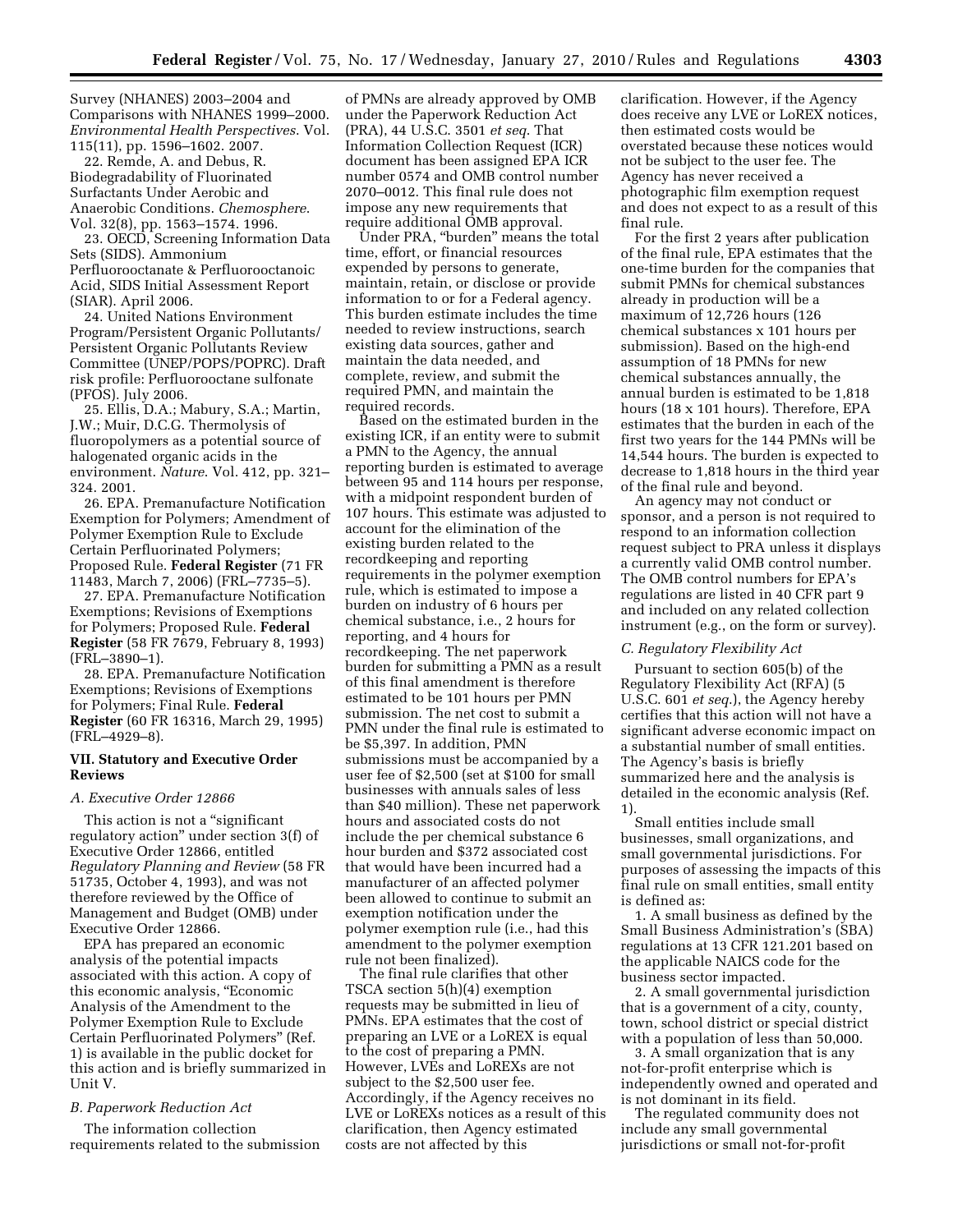organizations. For small businesses, the Agency assessed the impacts on small chemical manufacturers in NAICS codes 325 and 324110. The SBA size standards for sectors under NAICS code 325 range from 500 to 1,000 employees or fewer in order to be classified as small. The size standard for NAICS code 324110, petroleum refineries, is 1,500 employees.

As summarized in Unit V., the industry costs for completing and submitting a PMN reporting form are estimated to be \$7,897 per chemical substance (Ref. 1). Small businesses with less than \$40 million in annual sales are entitled to a reduced user fee of \$100 for submitting a PMN, rather than the \$2,500 user fee, which would reduce the per PMN costs for small businesses to \$5,497 per chemical substance.

Based on estimates of the number of PMNs expected to be submitted as a result of this action, it appears that 12 or fewer businesses would be affected per year (Ref. 1). The five companies that manufacture the majority of the volume of chemical substances that will be affected by the polymer exemption rule belong to either or both of the Fluoropolymer Manufacturers Group and the Telomer Research Program. These two groups, which have no other members beyond the five companies, have negotiated TSCA section 4 ECAs and other voluntary testing arrangements with the Agency for testing specific chemical substances that would be affected by the polymer exemption rule. The two groups have told the Agency that their member companies manufacture the majority of the volume of chemical substances that would be affected by the final rule. None of these five companies meet the definition of small under the Small Business Administration employee size criteria. The remaining volume of chemical substance that could be affected by the final rule is low enough so that even if a small company were to be affected, a significant number of businesses would not be affected, nor would any individual small business experience significant impacts.

## *D. Unfunded Mandates Reform Act*

This action contains no Federal mandates for State, local, or tribal governments or the private sector under the provisions of Title II of the Unfunded Mandates Reform Act of 1995 (UMRA), 2 U.S.C. 1531–1538. This action will not have an annual impact of \$100 million or more on the private sector, nor will it impact State or tribal governments. Based on EPA's experience with past PMNs, State, local,

and tribal governments have not been affected by this reporting requirement, and EPA does not have any reason to believe that any State, local, or tribal government will be affected by this final rule. As such, EPA has determined that this regulatory action does not impose any enforceable duty, contain any unfunded mandate, or otherwise have any affect on small governments subject to the requirements of sections 202 or 205 of UMRA.

### *E. Executive Order 13132*

Pursuant to Executive Order 13132, entitled *Federalism* (64 FR 43255, August 10, 1999), EPA has determined that this action does not have federalism implications because it will not have substantial direct effects on the States, on the relationship between the national government and the states, or on the distribution of power and responsibilities among the various levels of government, as specified in the Order. Thus, Executive Order 13132 does not apply to this final rule.

### *F. Executive Order 13175*

As required by Executive Order 13175, entitled *Consultation and Coordination with Indian Tribal Governments* (65 FR 67249, November 9, 2000), EPA has determined that this action does not have tribal implications because it will not have any affect on tribal governments, on the relationship between the Federal government and the Indian tribes, or on the distribution of power and responsibilities between the Federal government and Indian tribes, as specified in the Order. Thus, Executive Order 13175 does not apply to this final rule.

# *G. Executive Order 13045*

EPA interprets Executive Order 13045, entitled *Protection of Children from Environmental Health Risks and Safety Risks* (62 FR 19885, April 23, 1997), as applying only to those regulatory actions that concern health or safety risks, such that the analysis required under section 5-501 of Executive Order 13045 has the potential to influence the regulation. This action is not subject to Executive Order 13045 because it does not establish an environmental standard intended to mitigate health or safety risks.

# *H. Executive Order 13211*

This action is not a "significant energy action'' as defined in Executive Order 13211, entitled *Actions Concerning Regulations that Significantly Affect Energy Supply, Distribution, or Use* (66 FR 28355, May 22, 2001) because it is not likely to have a significant adverse

effect on the supply, distribution, or use of energy.

# *I. National Technology Transfer Advancement Act*

Since this action does not involve any technical standards, section 12(d) of the National Technology Transfer and Advancement Act of 1995 (NTTAA), Public Law 104–113, section 12(d) (15 U.S.C. 272 note), does not apply to this action.

#### *J. Executive Order 12898*

This action does not entail special considerations of environmental justice related issues as delineated by Executive Order 12898, entitled *Federal Actions to Address Environmental Justice in Minority Populations and Low-Income Populations* (59 FR 7629, February 16, 1994). EPA has determined that this final rule will not have disproportionately high and adverse human health or environmental effects on minority or low-income populations because it increases the level of environmental protection for all affected populations without having any disproportionately high and adverse human health or environmental effects on any population, including any minority or low-income population.

## **VIII. Congressional Review Act**

The Congressional Review Act, 5 U.S.C. 801 *et seq*., generally provides that before a rule may take effect, the agency promulgating the rule must submit a rule report to each House of the Congress and the Comptroller General of the United States. EPA will submit a report containing this rule and other required information to the U.S. Senate, the U.S. House of Representatives, and the Comptroller General of the United States prior to publication of the rule in the **Federal Register**. This rule is not a ''major rule'' as defined by 5 U.S.C. 804(2).

### **List of Subjects in 40 CFR Part 723**

Environmental protection, Chemicals, Hazardous substances, Reporting and recordkeeping requirements.

#### Dated: January 15, 2010.

### **Stephen A. Owens,**

*Assistant Administrator, Office of Prevention, Pesticides and Toxic Substances.* 

■ Therefore, 40 CFR chapter I is amended as follows:

## **PART 723—[AMENDED]**

■ 1. The authority citation for part 723 continues to read as follows:

**Authority:** 15 U.S.C. 2604.